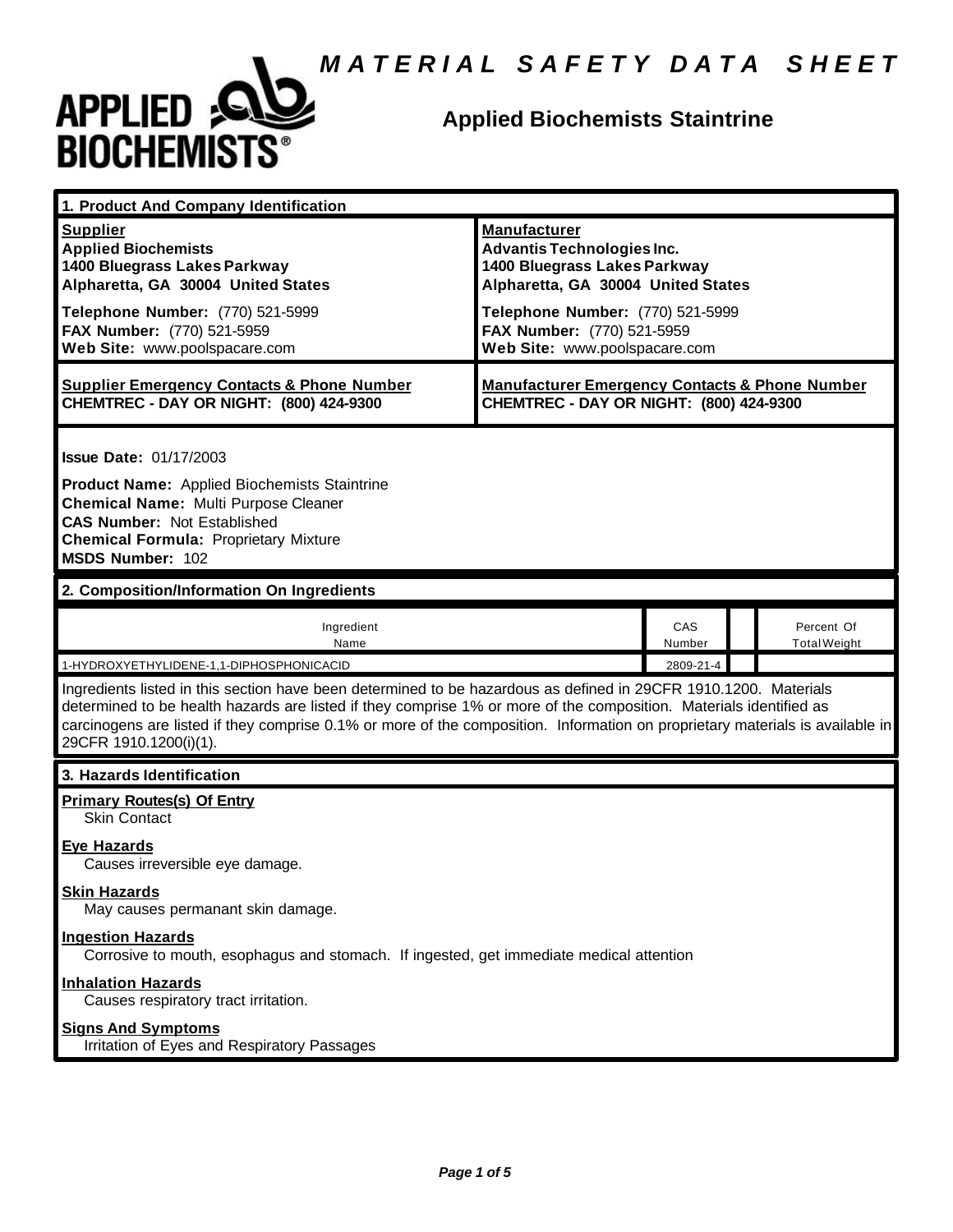| <b>First Aid (Pictograms)</b>                                                                                                                                                                                                                  |
|------------------------------------------------------------------------------------------------------------------------------------------------------------------------------------------------------------------------------------------------|
|                                                                                                                                                                                                                                                |
| 4. First Aid Measures                                                                                                                                                                                                                          |
| <b>Eye</b><br>In case of contact, hold eyelids apart and immediately flush eyes with plenty of water for at least 15 minutes. Get                                                                                                              |
| medical attention immediately.<br><b>Skin</b>                                                                                                                                                                                                  |
| In case of contact, immediately flush skin with soap and plenty of water. Get medical attention immediately if<br>irritation (redness, rash, blistering) develops and persists.                                                                |
| Ingestion<br>DO NOT INDUCE VOMITING. Give milk or water to dilute stomach contents if person is conscious. Contact a<br>physician or poison control.                                                                                           |
| <b>Inhalation</b><br>If inhaled, remove to fresh air. Consult a physician. If breathing is difficult, give oxygen.                                                                                                                             |
| <b>Fire Fighting (Pictograms)</b>                                                                                                                                                                                                              |
|                                                                                                                                                                                                                                                |
| 5. Fire Fighting Measures                                                                                                                                                                                                                      |
| Flash Point: n/a °F                                                                                                                                                                                                                            |
| <b>Extinguishing Media</b><br>Use the appropriate extinguishing media for the surrounding fire.                                                                                                                                                |
| <b>Fire Fighting Instructions</b><br>Material will not burn. Firefighters should wear self-contained breathing apparatus and full protective gear.                                                                                             |
| 6. Accidental Release Measures                                                                                                                                                                                                                 |
| Clean up spill immediately. Contain and/or absorb spill with inert material (e.g. sand, vermiculite). Flush spill area with<br>water. Use appropriate containers to avoid environmental contamination.                                         |
| Handling & Storage (Pictograms)                                                                                                                                                                                                                |
|                                                                                                                                                                                                                                                |
| 7. Handling And Storage                                                                                                                                                                                                                        |
| <b>Handling And Storage Precautions</b><br>Keep container closed. Keep out of reach of children. Store material in a cool and dry place. Do not pressurize cut<br>heat or weld containers, Do NOT reuse containers without comercial cleaning. |
| <b>Work/Hygienic Practices</b><br>Use safe chemical handling procedures suitable for the hazards presended by this material.                                                                                                                   |
|                                                                                                                                                                                                                                                |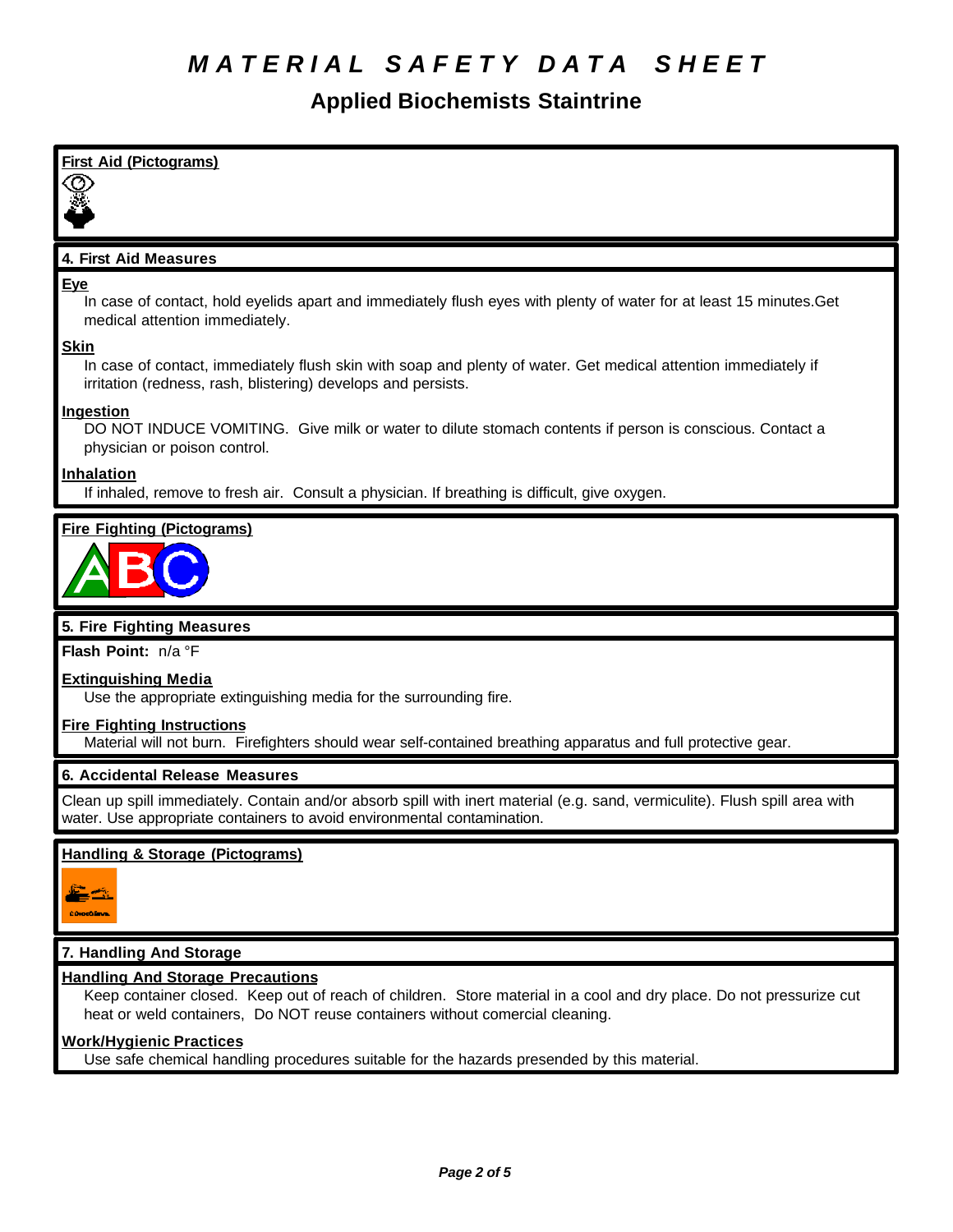| <b>Protective Clothing (Pictograms)</b>                                                                                                                                                                                                                                              |
|--------------------------------------------------------------------------------------------------------------------------------------------------------------------------------------------------------------------------------------------------------------------------------------|
| Ш,                                                                                                                                                                                                                                                                                   |
| 8. Exposure Controls/Personal Protection                                                                                                                                                                                                                                             |
| <b>Engineering Controls</b><br>Local exhaust acceptable. Special exhaust not required                                                                                                                                                                                                |
| <b>Eye/Face Protection</b><br>Safety glasses with side shields or goggles.                                                                                                                                                                                                           |
| <b>Skin Protection</b><br>Chemical-resistant gloves.                                                                                                                                                                                                                                 |
| <b>Respiratory Protection</b><br>General room ventilation is normally adequate.                                                                                                                                                                                                      |
| 9. Physical And Chemical Properties                                                                                                                                                                                                                                                  |
| <b>Appearance</b><br>Clear liquid                                                                                                                                                                                                                                                    |
| Odor<br>Detergent                                                                                                                                                                                                                                                                    |
| <b>Chemical Type: Mixture</b><br><b>Physical State: Liquid</b><br>Melting Point: n/a °F<br>Boiling Point: 215 °F<br>Specific Gravity: 11-1.3<br>Molecular Weight: NOT DETERMINED<br>Percent Volitales: NOT DETERMINED<br>pH Factor: 1-3<br>Solubility: SOLUBLE IN WATER<br>Corrosive |
| 10. Stability And Reactivity                                                                                                                                                                                                                                                         |
| <b>Stability: STABLE</b><br>Hazardous Polymerization: WILL NOT OCCUR                                                                                                                                                                                                                 |
| <b>Conditions To Avoid (Stability)</b><br>Avoid contact with scommon metals. May produce hydrogen gas.                                                                                                                                                                               |
| <b>Incompatible Materials</b><br>Oxidizing agents and Alkalis                                                                                                                                                                                                                        |
| <b>Hazardous Decomposition Products</b><br>Phosphines, CO, CO2 and oxides of nitrogen                                                                                                                                                                                                |
| 11. Toxicological Information                                                                                                                                                                                                                                                        |
| <b>Acute Studies</b><br>Concentrated product corrosive to skin and mucous membranes                                                                                                                                                                                                  |
| 12. Ecological Information                                                                                                                                                                                                                                                           |
| No Data Available                                                                                                                                                                                                                                                                    |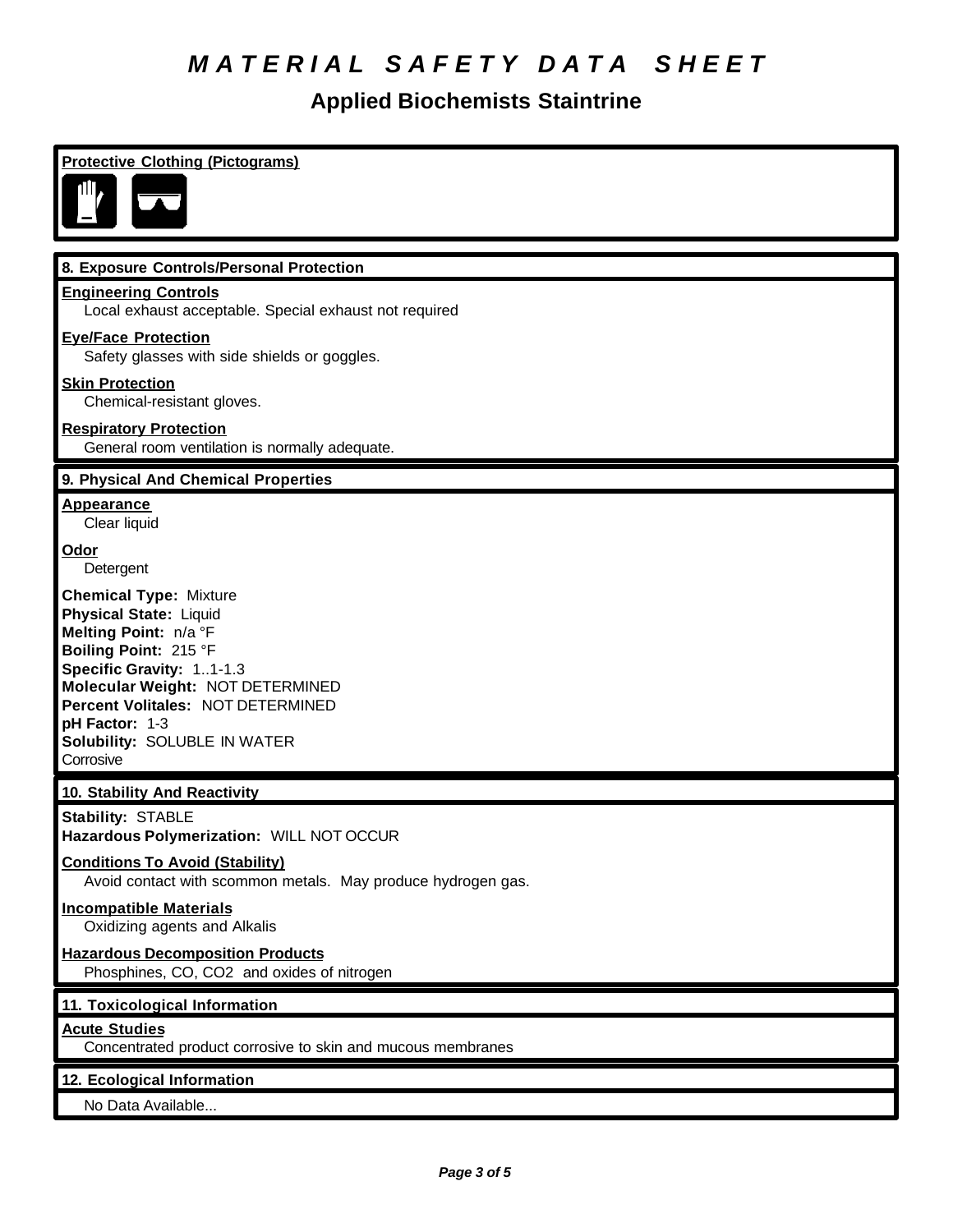| 12. Ecological Information - Continued                                                                                                                                                                                                                                                                                                                                                                                                                                                        |  |  |
|-----------------------------------------------------------------------------------------------------------------------------------------------------------------------------------------------------------------------------------------------------------------------------------------------------------------------------------------------------------------------------------------------------------------------------------------------------------------------------------------------|--|--|
| <b>Acute Toxicity - Fish And Invertebrates</b><br>96 Hr LC50 Bluegill=868 mg/l<br>96 Hr LC50 Rainbow Trout=368 mg/l<br>48 Hr EC50 Daphnia Magna=527 mg/l                                                                                                                                                                                                                                                                                                                                      |  |  |
| 13. Disposal Considerations                                                                                                                                                                                                                                                                                                                                                                                                                                                                   |  |  |
| Discarded product would be considered a RCRA hazardous waste. Refer to applicable local, state and federal regulations<br>as well as industry standards.                                                                                                                                                                                                                                                                                                                                      |  |  |
| 14. Transport Information                                                                                                                                                                                                                                                                                                                                                                                                                                                                     |  |  |
| <b>Proper Shipping Name</b><br>CORROSIVE LIQUID, ACIDIC, ORGANIC, N.O.S. (Hydroxyethylidene 1,1-diphosphonic Acid)                                                                                                                                                                                                                                                                                                                                                                            |  |  |
| <b>Hazard Class</b><br>8, PGIII (<=4L Consumer Commodity ORM-D)                                                                                                                                                                                                                                                                                                                                                                                                                               |  |  |
| <b>DOT Identification Number</b><br><b>UN3265</b>                                                                                                                                                                                                                                                                                                                                                                                                                                             |  |  |
| <b>DOT (Pictograms)</b>                                                                                                                                                                                                                                                                                                                                                                                                                                                                       |  |  |
| 15. Regulatory Information                                                                                                                                                                                                                                                                                                                                                                                                                                                                    |  |  |
| <b>Canadian Regulatory Information</b><br>Class B - Combustible or Flammable Material,<br>Class D, Div 2b - Poisonous or Infectious Material: other toxic effects,<br>Class E - Corrosive Material                                                                                                                                                                                                                                                                                            |  |  |
| <b>NFPA</b><br><b>HMIS</b><br>$\mathbf{3}$<br><b>HEALTH</b><br>$\mathbf 0$<br><b>FLAMMABILITY</b><br><b>REACTIVITY</b><br>1<br>$\mathbf{C}$<br><b>PERSONAL</b><br><b>PROTECTION</b>                                                                                                                                                                                                                                                                                                           |  |  |
| 16. Other Information                                                                                                                                                                                                                                                                                                                                                                                                                                                                         |  |  |
| <b>Precautionary Label</b><br><b>Corrosive</b>                                                                                                                                                                                                                                                                                                                                                                                                                                                |  |  |
| <b>Revision/Preparer Information</b><br><b>MSDS Preparer: JHW</b><br>This MSDS Superceeds A Previous MSDS Dated: 11/03/2000                                                                                                                                                                                                                                                                                                                                                                   |  |  |
| <b>Disclaimer</b>                                                                                                                                                                                                                                                                                                                                                                                                                                                                             |  |  |
| Although reasonable care has been taken in the preparation of this document, we extend no warranties<br>and make no representations as to the accuracy or completeness of the information contained therein,<br>and assume no responsibility regarding the suitablility of this information for the user's intended purposes<br>or for the consequences of its use. Each individual should make a determination as to the suitability of<br>the information for their particular purposes(s). |  |  |